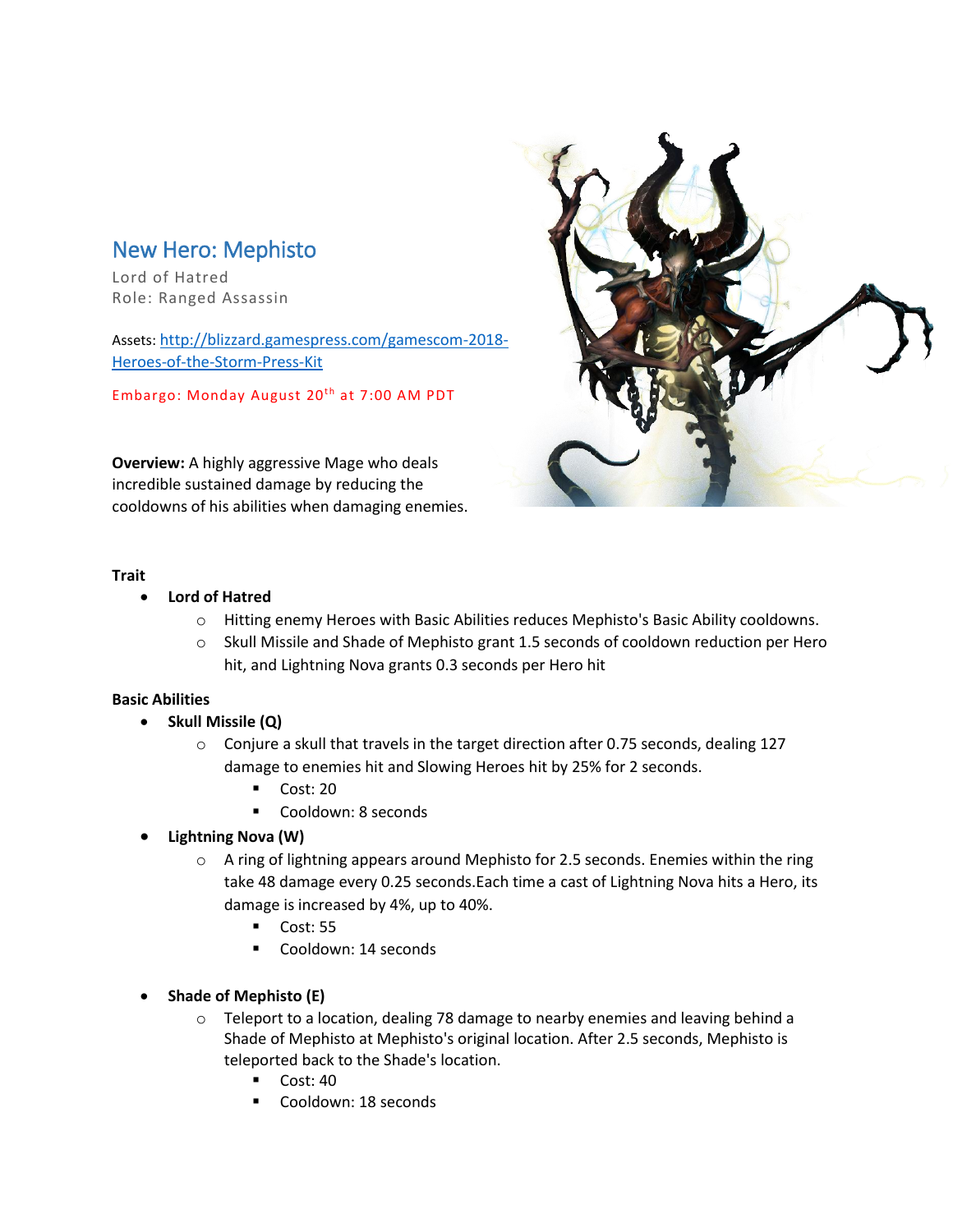## **Heroic Abilities**

- **Consume Souls (R)**
	- o Channel for 2.5 seconds, revealing all enemy Heroes. After the Channel completes, all enemy Heroes take 357 damage and are Slowed by 40% for 2.5 seconds.
		- Cost: 80
		- Cooldown: 120 seconds
- **Durance of Hate (R)**
	- o After 1 second, unleash a wave of evil spirits that Root the first enemy Hero hit for 2 seconds and deal 160 damage to them over the same duration. Durance of Hate spreads outwards from its initial target, Rooting and damaging additional nearby enemy Heroes.
		- Cost: 60
		- Cooldown: 80 seconds

## **Talents**

| <b>Hero Level</b><br>(Tier) | <b>Talent</b>        | <b>Description</b>                                           |
|-----------------------------|----------------------|--------------------------------------------------------------|
| $\mathbf{1}$                | [Q] Unyielding Power | Quest: Hit Heroes with Skull Missile.                        |
|                             |                      | Reward: After hitting 20 Heroes, increase Skull Missile's    |
|                             |                      | damage by 60.                                                |
|                             |                      | Reward: After hitting 40 Heroes, Skull Missile's cooldown is |
|                             |                      | permanently reduced by 3 seconds                             |
| $\mathbf{1}$                | [W]Furious Spark     | Every 5th hit from Lightning Nova against the same target    |
|                             |                      | deals 90 bonus damage.                                       |
| $\mathbf{1}$                | [E]Malicious Intent  | Shade of Mephisto grants 20% Spell Power while active and    |
|                             |                      | for 2.5 seconds after ending.                                |
| $\mathbf{1}$                | Anger                | Basic Attacks also activate Lord of Hatred, reducing Basic   |
|                             |                      | Ability cooldowns by 0.75 seconds.                           |
| 4                           | [Q] Hateful Mending  | Skull Missile heals Mephisto for 50% of the damage it deals  |
|                             |                      | to Heroes.                                                   |
| 4                           | [W] Static Barrier   | At the end of its duration, Lightning Nova grants            |
|                             |                      | Mephisto a Shield equal to 50% of the damage it dealt to     |
|                             |                      | Heroes. Lasts 7 seconds.                                     |
| 4                           | Spite                | Increase Regeneration Globe healing duration by 60%.         |
|                             |                      | Every tick of Regeneration Globe healing activates Lord of   |
|                             |                      | Hatred, reducing Basic Ability cooldowns by 0.5 seconds      |
| $\overline{7}$              | [E] Frost Storm      | Enemies near Shade of Mephisto are Slowed by 40% for 2       |
|                             |                      | seconds.                                                     |
| 7                           | [E] Ghastly Armor    | Shade of Mephisto grants 20 Armor while active and for 2.5   |
|                             |                      | seconds after it ends.                                       |